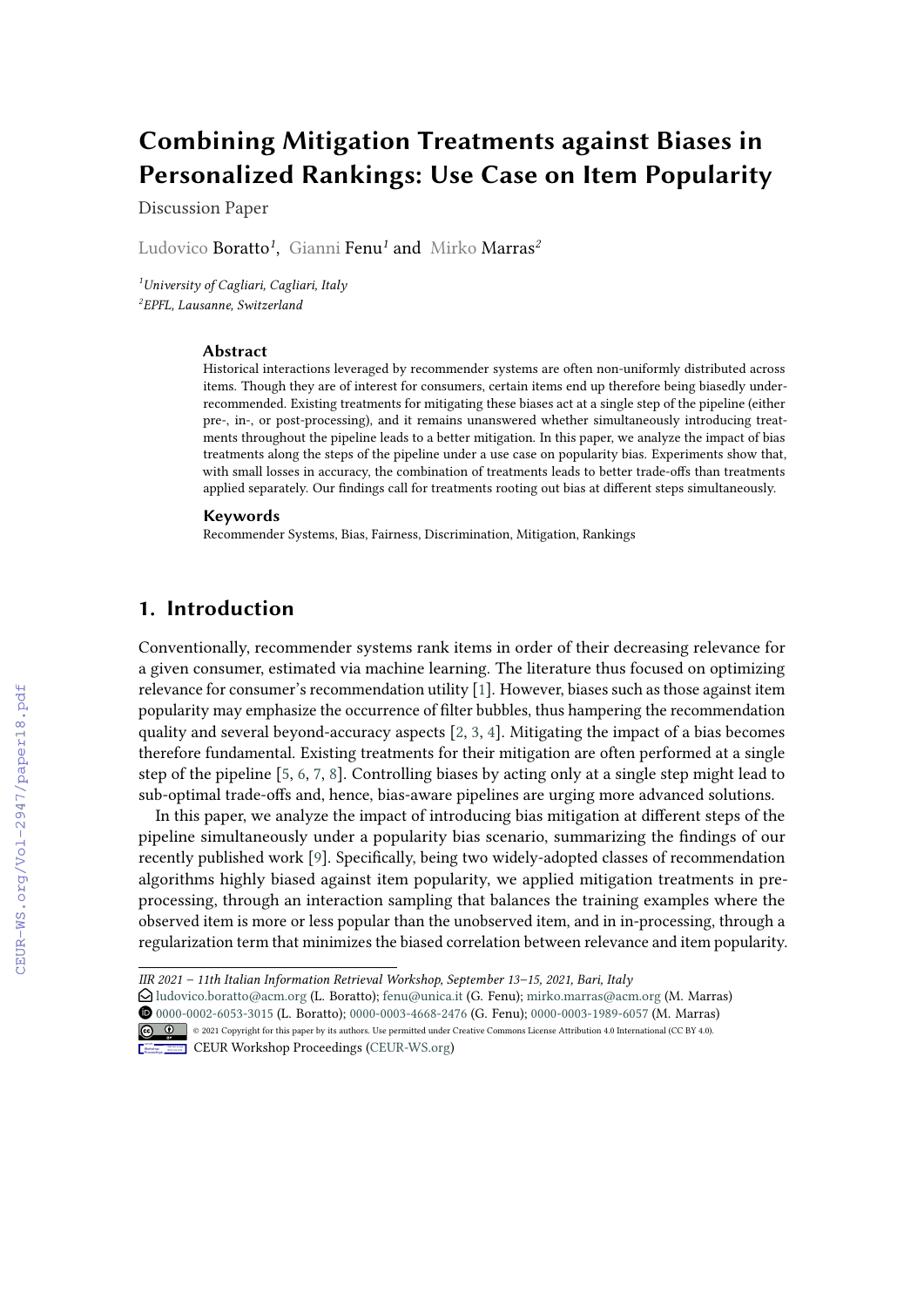Experiments proved that combining the treatments at two different steps leads to better tradeoffs among recommendation quality, beyond-accuracy objectives, and popularity bias reduction.

# **2. Datasets and Methods**

In this section, we introduce the datasets, algorithms, protocols, evaluation metrics, and the pre- and in-processing mitigation treatments adopted in our analyses.

**Datasets**. Our analyses and experiments were run on two real-world datasets, namely Movielens1M and COCO600k. On one side, MovieLens1M (ML-1M) [\[10\]](#page-4-0) contains 998,131 ratings applied to 3,705 movies by 6,040 users of the online service MovieLens. The sparsity of the user-item matrix is 0.95, and each user rated at least 20 movies. On the other hand, COCO600k (COCO) [\[11\]](#page-4-1) includes 617,588 ratings provided by 37,704 learners to 30,399 courses of an online platform. The sparsity of the user-item matrix is 0.99, and each learner rated at least 10 courses.

**Algorithms**. Our study covers two personalized recommendation algorithms based on a *Point-Wise* [\[12\]](#page-4-2) and a *Pair-Wise* [\[13\]](#page-4-3) optimization strategy, respectively. They were chosen due to their performance and wide adoption as a basis of several state-of-the-art recommender systems [\[14,](#page-5-0) [15,](#page-5-1) [16\]](#page-5-2). Note that our methodology makes it easy to run this analysis on other algorithms.

**Protocols**. We performed a temporal train-test split with the most recent 20% of ratings per user in the test set and the remaining 80% ones in the training set. User and item matrices are initialized with values uniformly distributed in the range [0, 1]. Each model is served with training batches of 256 examples. For the Point-Wise model, for each user  $u$ , we created  $t = 4$  unobserved-item examples  $((u, j), 0)$  for each observed item  $((u, i), 1)$ . For the Pair-Wise model, we created  $t = 4$  triplets  $(u, i, j)$  per observed item *i*; the unobserved item *i* is randomly selected. Such parameters were tuned to find a balance between effectiveness and efficiency.

**Evaluation Metrics**. To assess the quality of the recommended lists, we consider the *Normalized Discounted Cumulative Gain* (NDCG) score [\[17\]](#page-5-3). The higher the NDCG score achieved by the recommender system is, the higher the quality of the generated recommendations is for consumers. Conversely, to assess beyond-accuracy objectives, we consider the *Novelty* of the recommendations, computed as the inverse of the average popularity of a recommended item, and the *Coverage* of the catalog, computed as the ratio of items appearing at least once across recommender lists [\[18\]](#page-5-4). For both, the higher the score is, the better the objective is met.

To assess popularity bias, we consider the *Item Equal Opportunity* (IEO) score, that encourages the true positive rates of different items to be the same [\[19\]](#page-5-5). Under this definition, platform owners may care more about preserving and retaining a certain degree of item popularity, while checking that no further distortions are emphasized by algorithmic bias on recommendation distributions. Therefore, a less biased algorithm tends to recommend each item proportionally to its representation in the ground-truth user preference. If there is a perfect equality of being recommended when items are known to be of interest, then the IEO score is 1. The IEO score decreases towards 0 when the probability of being recommended is high for only few items of interest. This case occurs when most of the niche items never appear in the recommended lists, even if they are of interest (i.e., bias emphasized the popularity phenomenon). Thus, the IEO score ranges between 0 and 1, and the greater it is, the less the popularity bias is emphasized.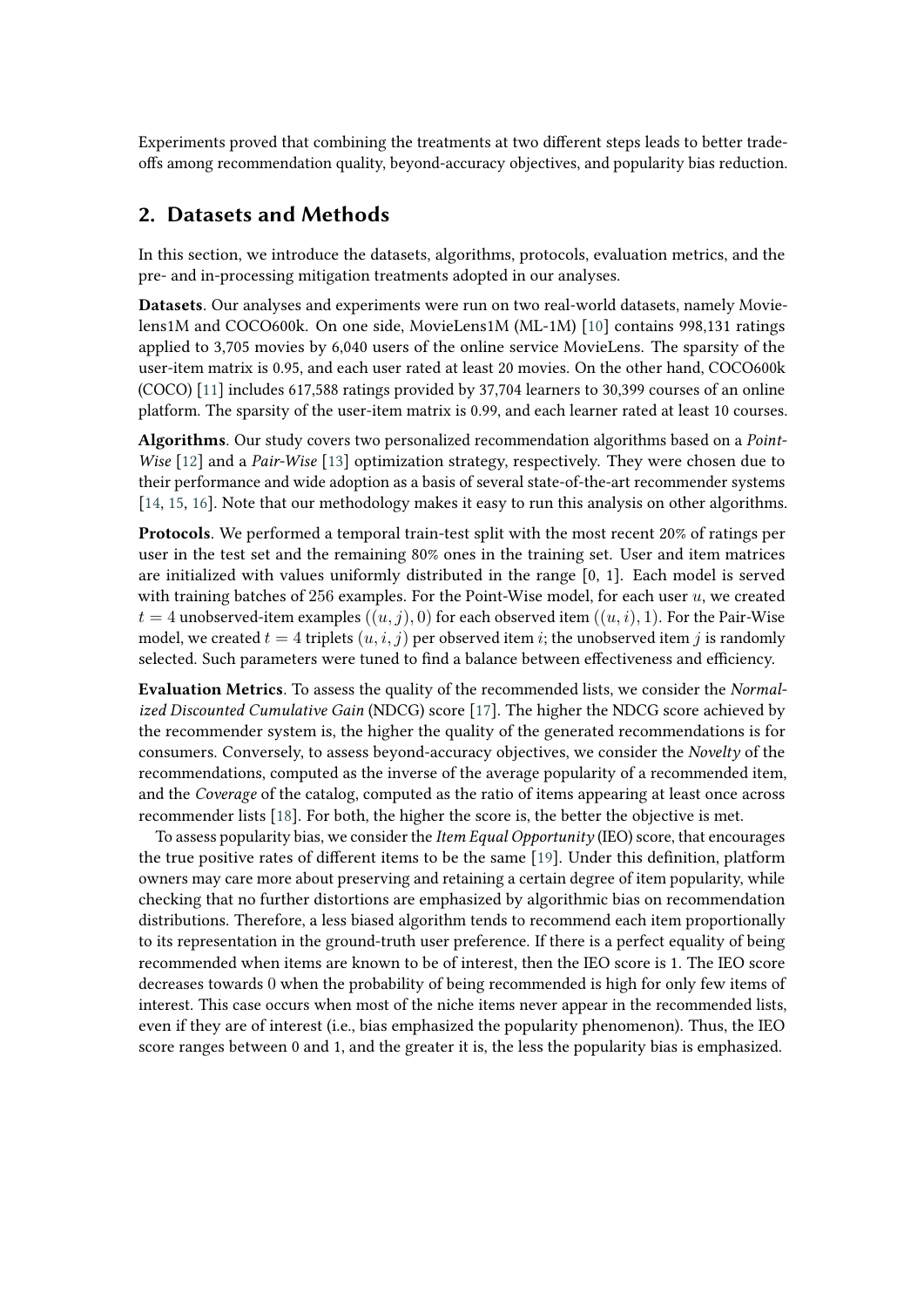| Treatment | <b>NDCG</b> |            |             |            | IEO       |            |           |            |
|-----------|-------------|------------|-------------|------------|-----------|------------|-----------|------------|
|           | $ML-1M$     |            | <b>COCO</b> |            | $ML-1M$   |            | coco      |            |
|           | Pair-Wise   | Point-Wise | Pair-Wise   | Point-Wise | Pair-Wise | Point-Wise | Pair-Wise | Point-Wise |
| None      | 0.12        | 0.10       | 0.03        | 0.04       | 0.07      | 0.21       | 0.01      | 0.05       |
| Sam       | 0.07        | 0.06       | 0.02        | 0.03       | 0.16      | 0.25       | 0.03      | 0.12       |
| Reg       | 0.11        | 0.11       | 0.01        | 0.03       | 0.12      | 0.19       | 0.01      | 0.12       |
| Sam+Reg   | 0.09        | 0.08       | 0.04        | 0.06       | 0.19      | 0.28       | 0.06      | 0.15       |

**Table 1**

<span id="page-2-0"></span>Impact of individual and combined treatments on recommendation quality and item equal opportunity.

**Mitigation Treatments**. We consider a combination of both pre- and in-processing operations, performing training examples mining and regularized optimization.

*Training Examples Mining (sam)*. Under a point-wise optimization setting, t unobserved-item pairs  $((u, j), 0)$  are created for each observed user-item interaction  $((u, i), 1)$ . The observed interaction  $((u, i), 1)$  is replicated t times to ensure that the regularized optimization can work. On the other hand, under a pair-wise optimization setting, for each user  $u, t$  triplets  $(u, i, j)$ per observed user-item interaction  $(u, i)$  are generated. In both settings, the unobserved item j is selected among the items less popular than *i* for  $t/2$  training examples, and among the items more popular than i for the other  $t/2$  examples. These operations enable our regularization, as the training examples equally represent both popularity sides associated with the popularity of the observed item, during optimization. We denote training examples as  $D$ .

*Regularized Optimization (reg).* The training examples in  $D$  are fed into the original recommendation model in batches  $D_{batch} \subset D$  of size m to perform an iterated stochastic gradient descent. Regardless of the family of the algorithm, the optimization approach follows a regularized paradigm derived from the original point- and pair-wise optimization functions. Specifically, the regularized loss function is formalized as a  $\lambda$ -weighted combination of the original accuracy term and a bias mitigation term that aims at minimizing the correlation between  $(i)$  the predicted relevance and  $(ii)$  the observed-item popularity. The model is penalized if its ability to predict a higher relevance directly depends on the popularity of the item.

### **3. Experimental Results**

In this section, we empirically evaluate the proposed treatments, answering to three key research questions: what are the effects of our mitigation elements separately and jointly (RQ1), what is the impact of our mitigation on internal mechanics (RQ2), and to what extent the treatments impact on beyond-accuracy objectives (RQ3). Experiments are organized below, accordingly.

**Effects of Mitigation Elements (RQ1)**. First, we show an ablation study that aims to assess  $(i)$  the influence of the pre-processing sampling and the in-processing regularization on the model performance, and  $(ii)$  whether combining these two treatments can improve the trade-off between recommendation quality and popularity bias at a cut-off of 10 (Table [1\)](#page-2-0). On ML-1M, combining our pre- and in-processing mitigation slightly decreased quality. However, the increase in item equal opportunity with respect to no or single treatment is large. On COCO, the combined treatment led to an improvement on both quality and item equal opportunity.

**Impact on Internal Mechanics (RQ2)**. Then, we investigate if combining treatments can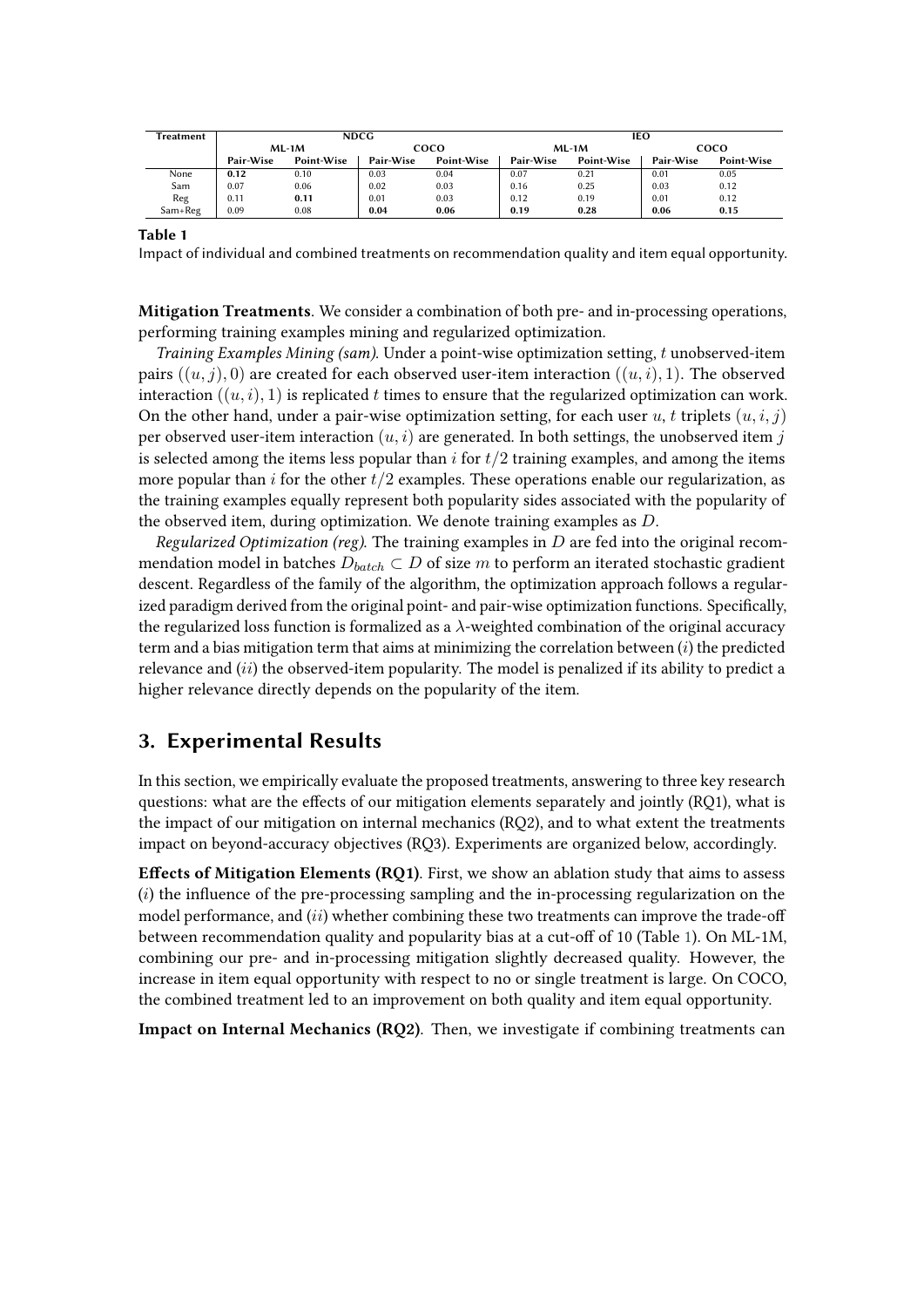| <b>Observed</b> Item | Unobserved Item |                | $ML-1M$        | <b>COCO</b>    |               |  |
|----------------------|-----------------|----------------|----------------|----------------|---------------|--|
|                      |                 | Pair-Wise      | Point-Wise     | Pair-Wise      | Point-Wise    |  |
| Head                 | Any             | $0.88(-0.05)$  | $0.91(-0.04)$  | $0.92(-0.02)$  | $0.84(-0.14)$ |  |
| Mid                  | Anv             | $0.78 (+0.04)$ | $0.85 (+0.01)$ | $0.89 (+0.06)$ | $0.82(-0.14)$ |  |
| Head                 | Head            | $0.77(-0.11)$  | $0.87(-0.05)$  | $0.89 (+0.00)$ | $0.85(-0.11)$ |  |
| Head                 | Mid             | $0.93(-0.06)$  | $0.95(-0.04)$  | $0.95(-0.04)$  | $0.83(-0.16)$ |  |
| Mid                  | Head            | $0.68 (+0.10)$ | $0.80 (+0.06)$ | $0.82 (+0.13)$ | $0.82(-0.10)$ |  |
| Mid                  | Mid             | $0.89(-0.02)$  | $0.90(-0.04)$  | $0.94(-0.04)$  | $0.81(-0.18)$ |  |

**Table 2**

<span id="page-3-0"></span>Pair-wise accuracy across user-item pairs, after applying our sam+reg approach. Numbers between brackets indicate the difference in percentage-points with respect to the accuracy of the original model.

| <b>Beyond-Accuracy Objective</b> |                 | $ML-1M$         | <b>COCO</b>     |                 |  |
|----------------------------------|-----------------|-----------------|-----------------|-----------------|--|
|                                  | Pair-Wise       | Point-Wise      | Pair-Wise       | Point-Wise      |  |
| Novelty                          | $0.96 (+ 0.23)$ | $0.96 (+ 0.14)$ | $0.98 (+ 0.02)$ | $0.99 (+ 0.05)$ |  |
| Coverage                         | $0.36 (+ 0.12)$ | $0.91 (+ 0.46)$ | $0.07 (+ 0.56)$ | $0.96 (+ 0.74)$ |  |
| Item Equal Opportunity           | $0.19 (+ 1.71)$ | $0.28 (+ 0.33)$ | $0.06 (+ 5.00)$ | $0.15 (+ 2.00)$ |  |

#### **Table 3**

<span id="page-3-1"></span>Impact of the treatment combination on novelty, coverage, and item equal opportunity. Numbers in brackets indicate the difference in percentage-points w.r.t. the values achieved by the original model.

reduce the biased gap in pair-wise accuracy between head (highly popular) and mid (moderately popular) items. To answer this question, we computed the pair-wise accuracy for different combinations of observed-unobserved head and mid item pairs for the combined treatment in Table [2.](#page-3-0) The (mid, head) setup experienced a statistically significant improvement in pair-wise accuracy. Conversely, as far as the algorithms end up being well-performing for mid items, pairwise accuracy on the setups involving observed head items slightly decreased. The improvement is generally higher under a pair-wise optimization (Pair-Wise) and less sparse datasets (ML-1M).

**Linking Regularization Weight and Recommendation Quality (RQ3)**. We investigate finally how the combination of treatments influences beyond-accuracy objectives (novelty and coverage) and popularity bias (item equal opportunity). The results are reported in Table [3.](#page-3-1) Specifically, the combination ensured large gains in item equal opportunity, higher novelty and a wider coverage. Lower gains on coverage were experienced by the Pair-Wise strategy.

## **4. Conclusions**

In this paper, we analyzed the impact of combining bias mitigation treatments at different steps of the recommendation pipeline under a popularity bias use case. Combining treatments resulted in lower popularity bias at the cost of a negligible decrease in recommendation quality, which confirms the trade-off experienced by other debiasing treatments [\[7,](#page-4-4) [20\]](#page-5-6). Our study also brings forth the discussion about the positive impact of bias mitigation treatments on beyond-accuracy objectives. The findings of this work call for treatments that root out bias at each stage of the recommendation pipeline simultaneously.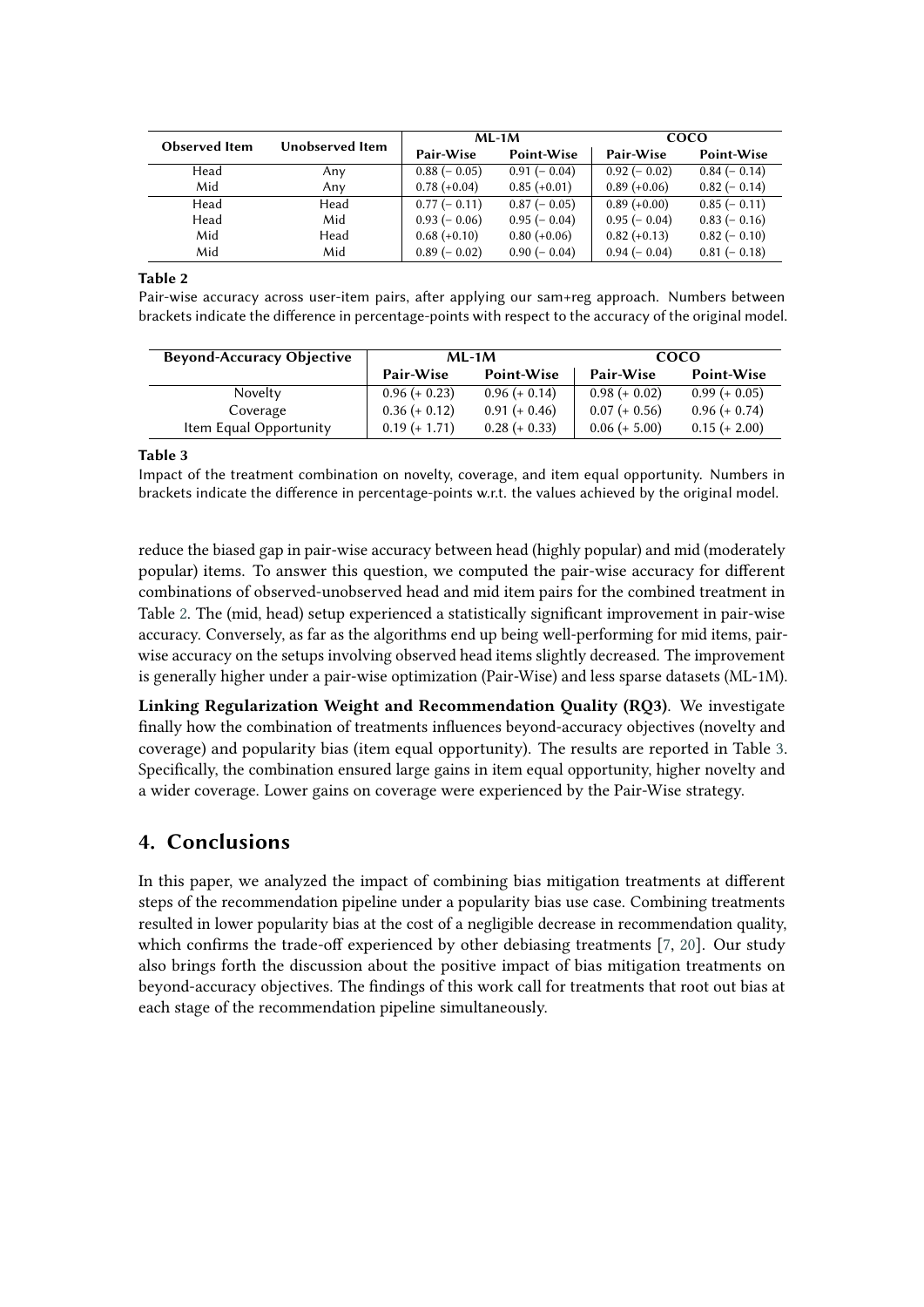### **References**

- [1] F. Ricci, L. Rokach, B. Shapira, Recommender systems: Introduction and challenges, in: Recommender Systems Handbook, Springer, 2015, pp. 1–34. doi:[10.1007/](http://dx.doi.org/10.1007/978-1-4899-7637-6_1)  $978 - 1 - 4899 - 7637 - 6$
- [2] A. Nematzadeh, G. L. Ciampaglia, F. Menczer, A. Flammini, How algorithmic popularity bias hinders or promotes quality, CoRR abs/1707.00574 (2017). [arXiv:1707.00574](http://arxiv.org/abs/1707.00574).
- [3] R. Cañamares, P. Castells, Should I follow the crowd?: A probabilistic analysis of the effectiveness of popularity in recommender systems, in: The 41st International ACM SIGIR Conference on Research & Development in Information Retrieval, SIGIR 2018, Ann Arbor, MI, USA, July 08-12, 2018, ACM, 2018, pp. 415–424. doi:[10.1145/3209978.3210014](http://dx.doi.org/10.1145/3209978.3210014).
- [4] R. Mehrotra, J. McInerney, H. Bouchard, M. Lalmas, F. Diaz, Towards a fair marketplace: Counterfactual evaluation of the trade-off between relevance, fairness & satisfaction in recommendation systems, in: Proceedings of the 27th ACM International Conference on Information and Knowledge Management, CIKM 2018, Torino, Italy, October 22-26, 2018, ACM, 2018, pp. 2243–2251. doi:[10.1145/3269206.3272027](http://dx.doi.org/10.1145/3269206.3272027).
- [5] T. Kamishima, S. Akaho, H. Asoh, J. Sakuma, Correcting popularity bias by enhancing recommendation neutrality, in: Poster Proceedings of the 8th ACM Conference on Recommender Systems, RecSys 2014, Foster City, Silicon Valley, CA, USA, October 6-10, 2014, volume 1247 of *CEUR Workshop Proceedings*, CEUR-WS.org, 2014.
- [6] L. Hou, X. Pan, K. Liu, Balancing popularity bias of object similarities for personalised recommendation, European Physical Journal 91 (2018) 47.
- <span id="page-4-4"></span>[7] H. Abdollahpouri, R. Burke, B. Mobasher, Managing popularity bias in recommender systems with personalized re-ranking, in: Proceedings of the Thirty-Second International Florida Artificial Intelligence Research Society Conference, Sarasota, Florida, USA, May 19-22 2019, AAAI Press, 2019, pp. 413–418.
- [8] H. Abdollahpouri, R. Burke, B. Mobasher, Controlling popularity bias in learning-to-rank recommendation, in: Proceedings of the Eleventh ACM Conference on Recommender Systems, RecSys 2017, Como, Italy, August 27-31, 2017, ACM, 2017, pp. 42–46. doi:[10.](http://dx.doi.org/10.1145/3109859.3109912) [1145/3109859.3109912](http://dx.doi.org/10.1145/3109859.3109912).
- [9] L. Boratto, G. Fenu, M. Marras, Connecting user and item perspectives in popularity debiasing for collaborative recommendation, Information Processing & Management 58 (2021) 102387. doi:[10.1016/j.ipm.2020.102387](http://dx.doi.org/10.1016/j.ipm.2020.102387).
- <span id="page-4-0"></span>[10] F. M. Harper, J. A. Konstan, The movielens datasets: History and context, ACM Trans. Interact. Intell. Syst. 5 (2016) 19:1–19:19. doi:[10.1145/2827872](http://dx.doi.org/10.1145/2827872).
- <span id="page-4-1"></span>[11] D. Dessì, G. Fenu, M. Marras, D. R. Recupero, COCO: semantic-enriched collection of online courses at scale with experimental use cases, in: Trends and Advances in Information Systems and Technologies, volume 746, Springer, 2018, pp. 1386–1396. doi:[10.1007/](http://dx.doi.org/10.1007/978-3-319-77712-2_133) [978-3-319-77712-2\\\_133](http://dx.doi.org/10.1007/978-3-319-77712-2_133).
- <span id="page-4-2"></span>[12] X. He, T. Chua, Neural factorization machines for sparse predictive analytics, in: Proceedings of the 40th International ACM SIGIR Conference on Research and Development in Information Retrieval, Shinjuku, Tokyo, Japan, August 7-11, 2017, ACM, 2017, pp. 355–364. doi:[10.1145/3077136.3080777](http://dx.doi.org/10.1145/3077136.3080777).
- <span id="page-4-3"></span>[13] S. Rendle, C. Freudenthaler, Improving pairwise learning for item recommendation from